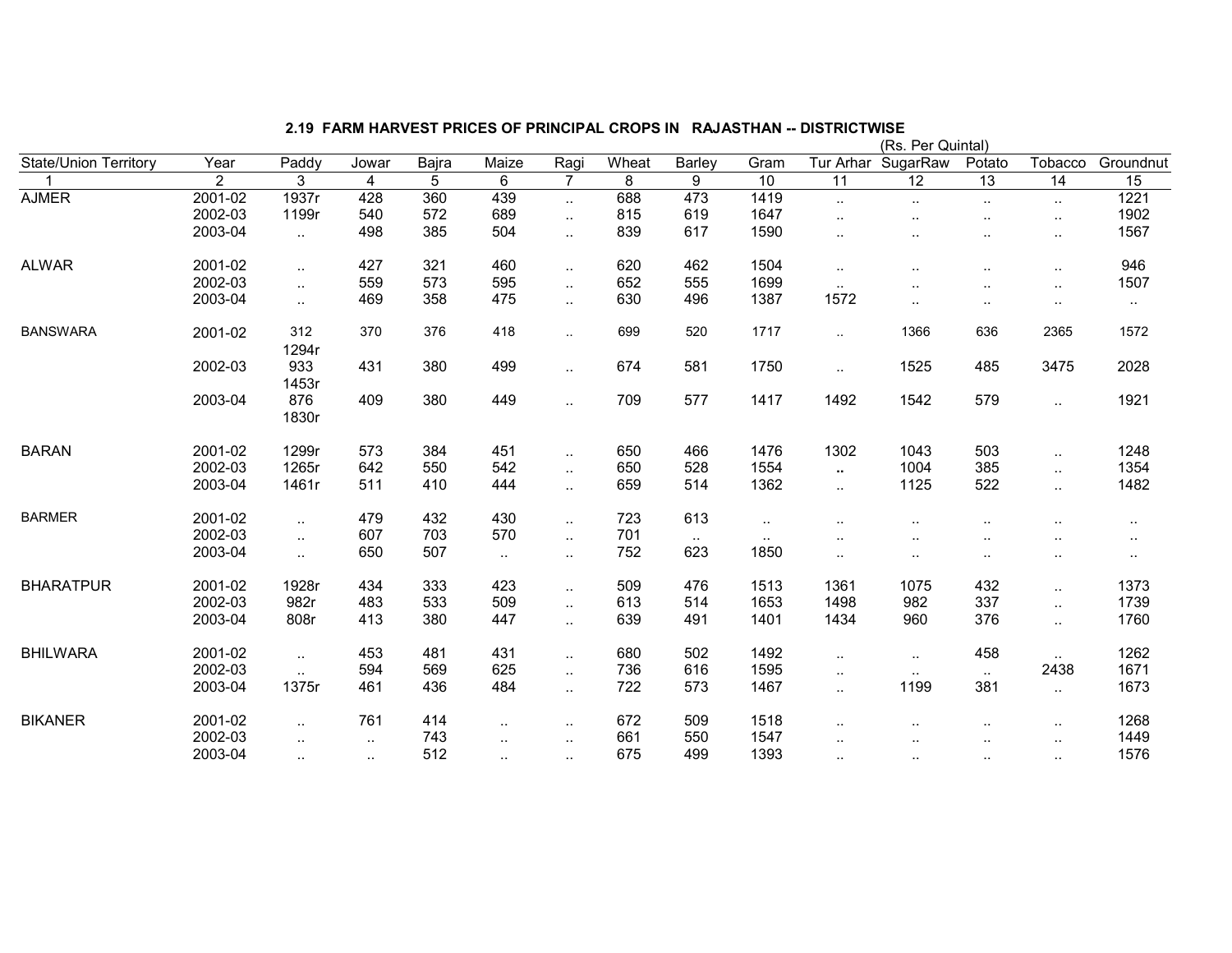|                       |                |              |                      |                |                      |                        |        | (Rs. Per Quintal) |           |                      |                      |                      |                      |           |  |
|-----------------------|----------------|--------------|----------------------|----------------|----------------------|------------------------|--------|-------------------|-----------|----------------------|----------------------|----------------------|----------------------|-----------|--|
| State/Union Territory | Year           | Paddy        | Jowar                | Bajra          | Maize                | Ragi                   | Wheat  | Barley            | Gram      | Tur Arhar            | SugarRaw             | Potato               | Tobacco              | Groundnut |  |
|                       | $\overline{2}$ | 3            | $\overline{4}$       | $\overline{5}$ | 6                    | $\overline{7}$         | 8      | 9                 | 10        | $\overline{11}$      | $\overline{12}$      | $\overline{13}$      | 14                   | 15        |  |
| <b>BUNDI</b>          | 2001-02        | 992r         | 542                  | 416            | 426                  | $\ddotsc$              | 611    | 462               | 1437      | 1434                 | $\ddotsc$            | 455                  | $\sim$               | 1258      |  |
|                       | 2002-03        | 1025r        | 581                  | 603            | 586                  | $\ddotsc$              | 663    | 530               | 1586      | $\sim$               | $\cdot$ .            | 357                  | $\ddotsc$            | 1494      |  |
|                       | 2003-04        | 1029r        | 472                  | 354            | 452                  | $\ddotsc$              | 654    | 504               | 1444      | 1442                 |                      | 375                  | $\ldots$             | 1477      |  |
| <b>CHITTORGARH</b>    | 2001-02        | 1529r        | 412                  | $\cdot$ .      | 429                  | $\ddot{\phantom{a}}$ . | 654    | 502               | 1441      |                      | $\ddot{\phantom{a}}$ | 466                  | $\ldots$             | 1276      |  |
|                       | 2002-03        | 1318r        | 550                  | $\ddotsc$      | 555                  | $\ddotsc$              | 734    | 587               | 1490      | $\ddotsc$            | $\cdot$ .            | 328                  | $\ddotsc$            | 1576      |  |
|                       | 2003-04        | 764r         | 445                  | $\ddotsc$      | 452                  | $\ddotsc$              | 705    | 565               | 1347      | $\ddotsc$            | $\ddotsc$            | 328                  | $\ddotsc$            | 1471      |  |
| <b>CHURU</b>          | 2001-02        | $\ddotsc$    | $\ddotsc$            | 330            | $\ddotsc$            | $\ddotsc$              | 625    | 478               | 1544      |                      |                      | $\ddotsc$            | $\cdot$ .            | 1250      |  |
|                       | 2002-03        |              | $\ddot{\phantom{1}}$ | 645            | $\ddotsc$            | $\ddotsc$              | 675    | 535               | 1680      | ٠.                   |                      | $\ldots$             | $\cdot$ .            | 1600      |  |
|                       | 2003-04        | $\cdot$ .    | $\ldots$             | 405            | $\ddot{\phantom{1}}$ | $\ddotsc$              | 675    | 510               | 1370      | ٠.                   | $\sim$               | 328                  | $\ldots$             | 1590      |  |
| <b>DAUSA</b>          | 2001-02        | $\cdot$ .    | 406                  | 329            | 414                  | $\ddot{\phantom{a}}$   | 580    | 541               | 1562      | 1646                 |                      | 456                  | $\ldots$             | 1256      |  |
|                       | 2002-03        | $\ddotsc$    | 579                  | 572            | 622                  | $\mathbf{r}$ .         | 631    | 533               | 1593      | $\ddotsc$            | $\cdot$ .            | $\ddotsc$            | $\ldots$             | 1417      |  |
|                       | 2003-04        | $\ddotsc$    | 350                  | 362            | 448                  | $\ddotsc$              | 638    | 501               | 1341      | $\cdot$ .            | $\cdot$ .            | $\cdot$ .            | $\sim$               | 1509      |  |
| <b>DHOLPUR</b>        | 2001-02        | 1095r        | 462                  | 382            | 527                  | $\ddotsc$              | 715    | 538               | 1521      | $\sim$               | 1078                 | 455                  | $\ldots$             | 1526      |  |
|                       | 2002-03        | 1095r        | 562                  | 382            | 527                  | $\ddotsc$              | 608    | 527               | 1608      | $\ddot{\phantom{1}}$ | $\sim$               | $\sim$ $\sim$        | $\ldots$             | 1526      |  |
|                       | 2003-04        | 1200r        | 448                  | 343            | 543                  | Ω.                     | 615    | 530               | 1510      | 1746                 | $\ddotsc$            | 467                  | $\ddotsc$            | 1332      |  |
| <b>DUNGARPUR</b>      | 2001-02        | 564<br>1016r | 560                  | 520            | 488                  | $\ddotsc$              | 622    | 473               | 1494      | $\cdot$ .            | $\cdot$ .            | $\cdot$ .            | $\sim$               | 1500      |  |
|                       | 2002-03        | 555<br>1038r | 550                  | 610            | 587                  | $\ddotsc$              | 695    | 515               | 1545      | $\cdot$ .            | 1055                 | 480                  | $\ldots$             | 1843      |  |
|                       | 2003-04        | 684<br>882r  | 420                  | 576            | 462                  | $\ddotsc$              | 695    | 531               | 1271      |                      | 1442                 | $\ddotsc$            | $\cdot$ .            | 1780      |  |
| GANGANAGAR            | 2001-02        | $\cdot$ .    | $\ldots$             | 423            | $\ddot{\phantom{1}}$ | $\sim$                 |        | $\sim$            |           | $\ddot{\phantom{a}}$ |                      | $\cdot$ .            |                      | $\cdot$ . |  |
|                       | 2002-03        | $\ddotsc$    | $\ddotsc$            | 481            | $\ddotsc$            | $\ddotsc$              | 663    | 521               | 1554      | $\ddotsc$            |                      | $\ddot{\phantom{a}}$ | $\ddot{\phantom{a}}$ |           |  |
|                       | 2003-04        | $\ddotsc$    | $\ddotsc$            | 460            | $\ddotsc$            | $\ddotsc$              | 644    | 471               | 1441      | ٠.                   |                      | $\ddot{\phantom{a}}$ | $\cdot$ .            | $\cdot$ . |  |
| <b>HANUMANGARH</b>    | 2001-02        | $\cdot$ .    | $\sim$               | 339            | $\ddotsc$            | $\ddot{\phantom{a}}$   | $\sim$ | $\sim$            | $\ddotsc$ |                      |                      | $\sim$               | $\cdot$ .            |           |  |
|                       | 2002-03        | $\sim$       | $\ldots$             | 335            | $\sim$               | $\ddotsc$              | 650    | 515               | 1525      |                      |                      | $\cdots$             | $\cdot$ .            | 1845      |  |
|                       | 2003-04        | 870          | $\sim$               | $\sim$         | $\cdot$ .            | $\cdot$ .              | 675    | 472               | 1410      |                      | $\cdot$ .            | 190                  | $\cdot$ .            | 1608      |  |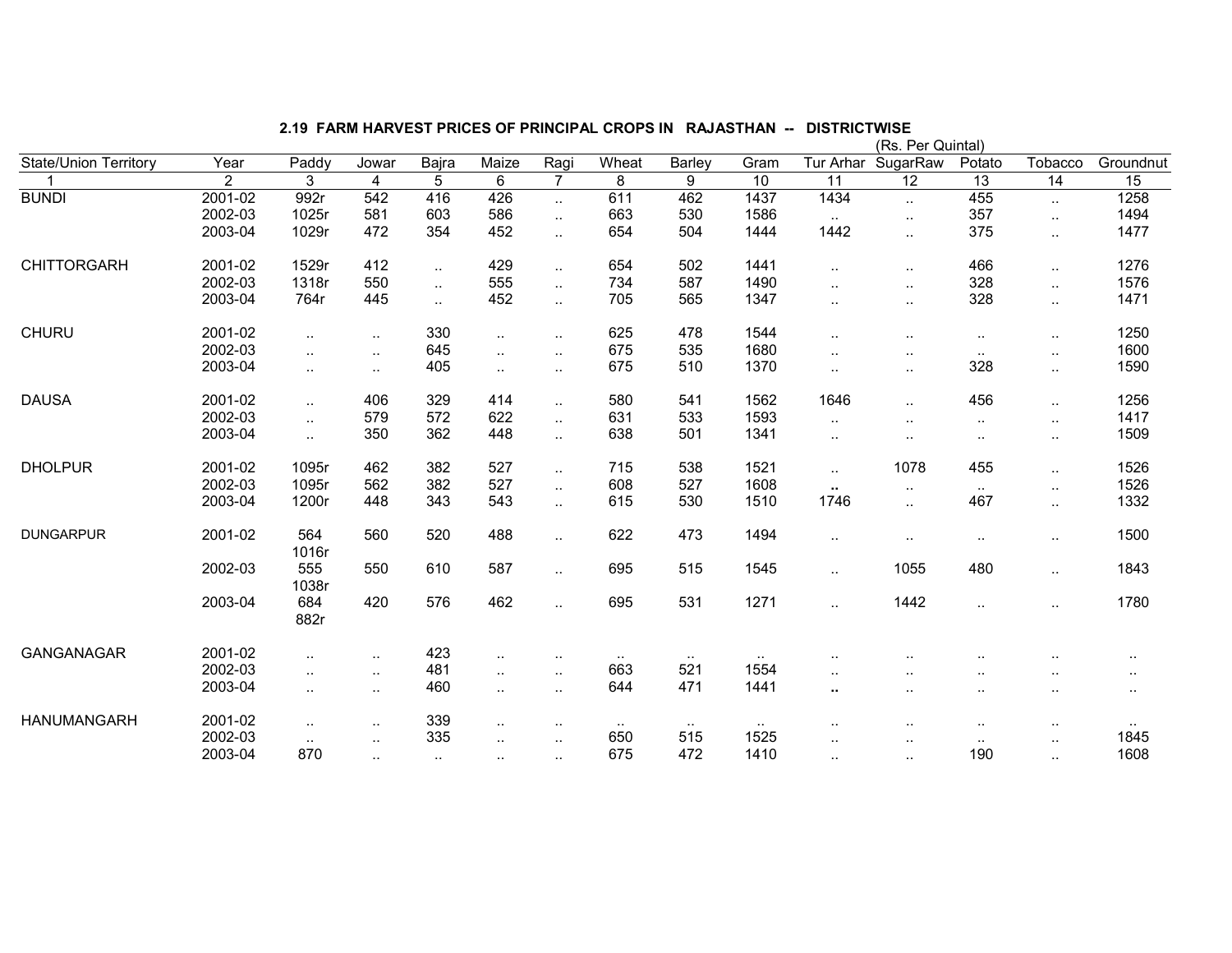|                       |                |                        |                      |                      |                        |                             |        |                     | (Rs. Per Quintal    |                      |                      |                      |                      |                |  |  |
|-----------------------|----------------|------------------------|----------------------|----------------------|------------------------|-----------------------------|--------|---------------------|---------------------|----------------------|----------------------|----------------------|----------------------|----------------|--|--|
| State/Union Territory | Year           | Paddy                  | Jowar                | Bajra                | Maize                  | Ragi                        | Wheat  | Barley              | Gram                | Tur Arhar            | SugarRaw             | Potato               | Tobacco              | Groundnut      |  |  |
|                       | $\overline{2}$ | 3                      | 4                    | 5                    | 6                      | $\overline{7}$              | 8      | 9                   | 10                  | $\overline{11}$      | $\overline{12}$      | $\overline{13}$      | 14                   | 15             |  |  |
| <b>JAIPUR</b>         | 2001-02        | Ω.                     | 418                  | 329                  | 444                    | $\ddotsc$                   | 644    | 497                 | 1454                | 1519                 | $\ddotsc$            | $\sim$               | $\sim$               | 1317           |  |  |
|                       | 2002-03        | $\ddotsc$              | 614                  | 544                  | 595                    | x.                          | 680    | 539                 | 1528                | 2200                 | $\ddot{\phantom{a}}$ | $\cdot$ .            | $\cdot$ .            | 1472           |  |  |
|                       | 2003-04        | $\ddotsc$              | 436                  | 377                  | 485                    | $\mathbf{r}$ .              | 739    | 522                 | 1400                | 1353                 | $\cdot$ .            | $\ddot{\phantom{a}}$ | $\cdot$ .            | 1660           |  |  |
| <b>JAISALMER</b>      | 2001-02        | $\ddotsc$              | 457                  | 445                  | $\ddot{\phantom{1}}$   |                             | 750    |                     |                     |                      |                      |                      |                      |                |  |  |
|                       | 2002-03        |                        |                      |                      |                        | $\ddot{\phantom{a}}$        | 800    | $\sim$<br>609       | $\sim$<br>$\ddotsc$ | $\ddot{\phantom{a}}$ |                      | ٠.                   | $\cdot$ .            | $\cdot$ .      |  |  |
|                       | 2003-04        | $\ddotsc$<br>$\ddotsc$ | $\sim$ $\sim$<br>523 | $\sim$ $\sim$<br>500 | $\ddotsc$<br>$\ddotsc$ | $\ddotsc$                   | 775    | $\mathbf{L}$        | 1600                | $\ddot{\phantom{a}}$ | $\cdot$ .            | $\ddot{\phantom{a}}$ | $\ddotsc$            | $\sim$<br>1600 |  |  |
|                       |                |                        |                      |                      |                        | $\ddot{\phantom{a}}$        |        |                     |                     |                      |                      | $\ddotsc$            | $\ddotsc$            |                |  |  |
| <b>JALORE</b>         | 2001-02        | $\ddotsc$              | 454                  | 400                  | 494                    | $\ddotsc$                   | 818    | 564                 | 1478                | $\ddot{\phantom{a}}$ | $\cdot$ .            | 419                  | $\sim$ .             | $\sim$ $\sim$  |  |  |
|                       | 2002-03        | $\ddotsc$              | 630                  | 662                  | 654                    | $\mathcal{L}_{\mathcal{A}}$ | 811    | 530                 | 1580                | $\ddotsc$            | $\cdot$ .            | $\sim$               | $\sim$ .             | 1933           |  |  |
|                       | 2003-04        | ä.                     | 570                  | 500                  | 550                    | $\ddotsc$                   | 800    | 600                 | 1450                | $\sim$               | $\cdot$ .            | $\sim$               | $\cdot$ .            | 1500           |  |  |
| <b>JHALAWAR</b>       | 2001-02        | 1047r                  | 578                  | 537                  | 377                    | $\ddot{\phantom{a}}$        | 653    | 548                 | 1503                |                      |                      |                      |                      | 1115           |  |  |
|                       | 2002-03        | 1233r                  | 682                  | 557                  | 476                    |                             | 680    |                     | 1684                | $\ddotsc$            | $\cdot$ .            | $\sim$<br>483        | $\ddotsc$            | 1550           |  |  |
|                       | 2003-04        | 1185r                  | 556                  | 480                  | 443                    | Ω.                          | 653    | $\mathbf{L}$<br>548 | 1532                | $\ddotsc$            | $\ddotsc$            | 483                  | $\ddotsc$            | 1645           |  |  |
|                       |                |                        |                      |                      |                        | Ω.                          |        |                     |                     | $\ldots$             | $\cdot$ .            |                      | $\ddotsc$            |                |  |  |
| <b>JHUNJHUNU</b>      | 2001-02        | ä.                     | $\sim$               | 334                  | $\ddotsc$              | $\ddotsc$                   | 668    | 477                 | 1580                |                      |                      | $\sim$               |                      | $\ddotsc$      |  |  |
|                       | 2002-03        | $\ddotsc$              | $\sim$               | 640                  | $\ddot{\phantom{1}}$   | $\cdot$ .                   | $\sim$ | 625                 | $\sim$              |                      | $\ddotsc$            | ٠.                   | $\ddotsc$            | $\sim$         |  |  |
|                       | 2003-04        | $\ddotsc$              | $\sim$               | 428                  | $\ddotsc$              | $\ddotsc$                   | 684    | 475                 | 1361                | $\ddotsc$            |                      | $\sim$               | $\sim$               | $\cdots$       |  |  |
| <b>JODHPUR</b>        | 2001-02        | $\ddotsc$              | 551                  | 409                  | 554                    | $\ddotsc$                   | 749    | 576                 | 1459                | $\ddot{\phantom{a}}$ | $\cdot$ .            |                      | $\cdot$ .            | 1431           |  |  |
|                       | 2002-03        | ä.                     | 653                  | 599                  | 603                    | $\mathcal{L}_{\mathcal{A}}$ | 747    | 520                 | 1578                | ٠.                   | $\cdot$ .            | $\sim$<br>$\ddotsc$  | $\ddotsc$            | 1542           |  |  |
|                       | 2003-04        | Ω.                     | 652                  | 493                  | 738                    | $\ddotsc$                   | 765    | 608                 | 1443                | $\ddotsc$            | $\cdot$ .            |                      | $\cdot$ .            | 1634           |  |  |
|                       |                |                        |                      |                      |                        |                             |        |                     |                     |                      |                      | $\sim$               |                      |                |  |  |
| <b>KARAULI</b>        | 2001-02        | 925r                   | 440                  | 330                  | 455                    | $\ddotsc$                   | 612    | 550                 | 1650                | $\cdot$ .            | $\cdot$ .            | $\sim$               | $\cdot$ .            | 1530           |  |  |
|                       | 2002-03        | 1025r                  | 520                  | 610                  | 500                    | $\ddotsc$                   | 620    | 526                 | 1720                | $\sim$               | $\cdot$ .            | $\ddotsc$            | $\cdot$ .            | 1800           |  |  |
|                       | 2003-04        | 965r                   | 513                  | 330                  | 495                    | $\ddotsc$                   | 611    | 512                 | 1316                | $\sim$               | $\cdot$ .            | $\sim$               | $\ddotsc$            | 2000           |  |  |
| <b>KOTA</b>           | 2001-02        | 1060r                  | 529                  |                      | 428                    |                             | 638    | 451                 | 1477                | 1433                 | 904                  | 408                  |                      | 1133           |  |  |
|                       | 2002-03        |                        | 718                  | $\ddotsc$            | 575                    | $\ddotsc$                   | 698    | 502                 | 1527                | 1473                 | 1169                 | 331                  | $\ddotsc$            | 1664           |  |  |
|                       | 2003-04        | $\ddotsc$              | 531                  | $\ddotsc$            | 389                    | $\cdot$ .                   | 692    | 495                 | 1362                | 1370                 | 1354                 | 338                  | $\ddotsc$            | 1842           |  |  |
|                       |                | $\ddotsc$              |                      | $\ddotsc$            |                        | $\ddotsc$                   |        |                     |                     |                      |                      |                      | $\ddotsc$            |                |  |  |
| <b>NAGAUR</b>         | 2001-02        | $\ddotsc$              | 441                  | 353                  | 567                    | $\mathcal{L}_{\mathcal{A}}$ | 666    | 480                 | 1557                | $\ddot{\phantom{a}}$ |                      | $\ddot{\phantom{a}}$ | $\ddot{\phantom{a}}$ | 1248           |  |  |
|                       | 2002-03        | $\ddotsc$              | 688                  | 611                  | 665                    | $\ddotsc$                   | 763    | 598                 | 1610                | $\ddot{\phantom{a}}$ | $\cdot$ .            | $\ldots$             | $\cdot$ .            | 1496           |  |  |
|                       | 2003-04        | $\sim$ $\sim$          | 538                  | 430                  | 532                    | $\sim$                      | 715    | 537                 | 1401                | $\sim$ $\sim$        | $\sim$               | $\sim$ $\sim$        |                      | 1728           |  |  |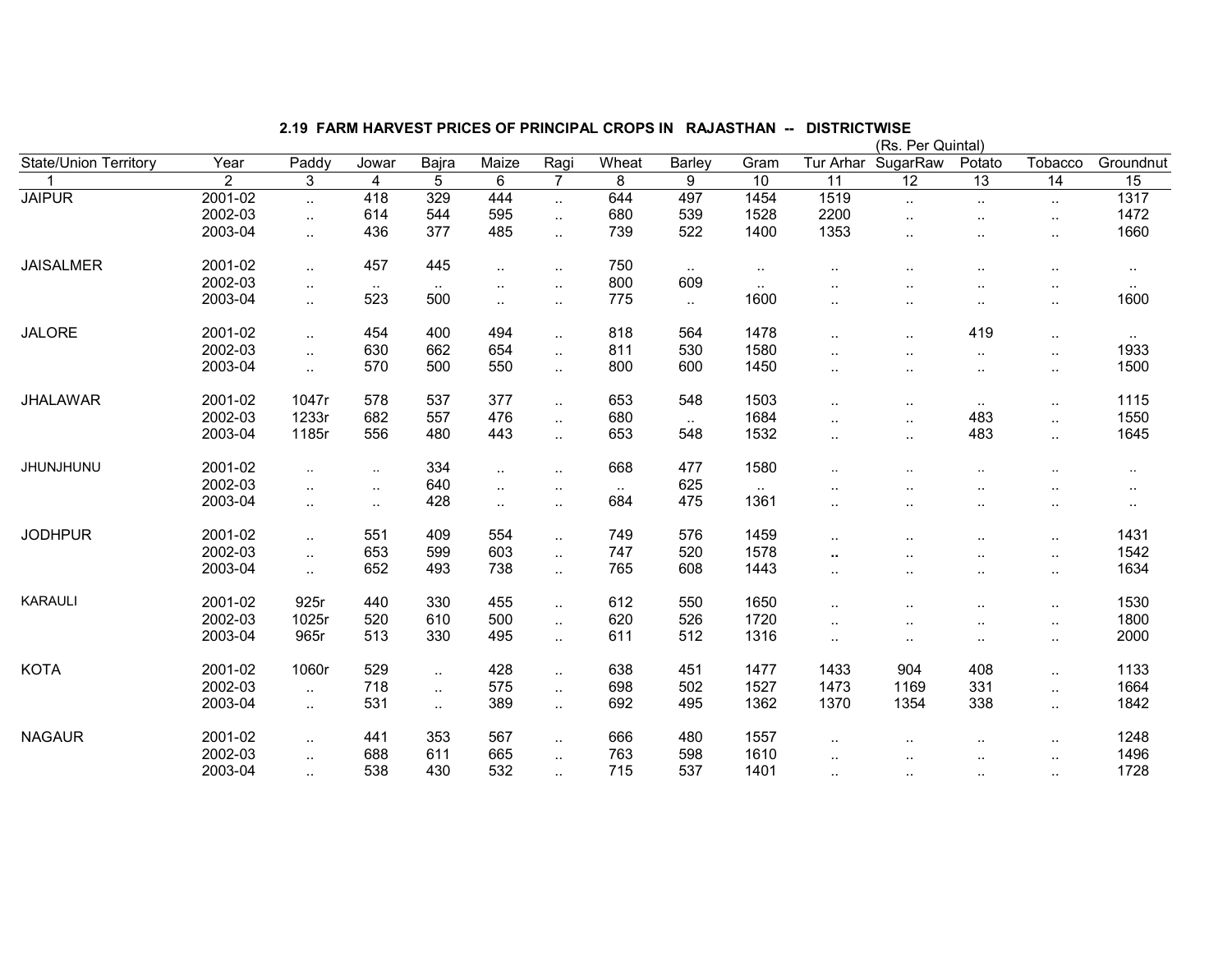| 2.19 FARM HARVEST PRICES OF PRINCIPAL CROPS IN RAJASTHAN -- DISTRICTWISE |  |
|--------------------------------------------------------------------------|--|
|--------------------------------------------------------------------------|--|

|                                           |                |                      |                      |           |        |                      |       |               | (Rs. Per Quintal) |                      |                      |                        |                      |           |  |  |
|-------------------------------------------|----------------|----------------------|----------------------|-----------|--------|----------------------|-------|---------------|-------------------|----------------------|----------------------|------------------------|----------------------|-----------|--|--|
| <b>State/Union Territory</b>              | Year           | Paddy                | Jowar                | Bajra     | Maize  | Ragi                 | Wheat | <b>Barley</b> | Gram              | Tur Arhar            | SugarRaw             | Potato                 | Tobacco              | Groundnut |  |  |
|                                           | $\overline{2}$ | 3                    | $\overline{4}$       | 5         | 6      | $\overline{7}$       | 8     | 9             | 10                | 11                   | 12                   | 13                     | 14                   | 15        |  |  |
| PALI                                      | 2001-02        | $\ddotsc$            | 474                  | 422       | 504    | $\ddotsc$            | 705   | 513           | 1679              | $\sim$               | $\sim$               | $\sim$                 | $\ldots$             | 1433      |  |  |
|                                           | 2002-03        | $\ddotsc$            | 600                  | 594       | 620    | $\mathbf{r}$ .       | 798   | 643           | 1604              | $\ddotsc$            |                      | $\ddotsc$              | $\ddotsc$            | 1516      |  |  |
|                                           | 2003-04        | $\sim$               | 438                  | 432       | 539    | $\ddotsc$            | 798   | 643           | 1604              | $\ddotsc$            | ٠.                   | $\ddotsc$              | $\cdot$ .            | 1528      |  |  |
| <b>RAJSAMAND</b>                          | 2001-02        | 1145r                | 449                  | 373       | 458    | $\ldots$             | 683   | 614           | 1389              | $\ddotsc$            | ٠.                   | $\ddotsc$              | $\cdot$ .            | $\cdot$ . |  |  |
|                                           | 2002-03        | 1142r                | 544                  | 667       | 621    | $\ldots$             | 796   | 672           | 1638              | $\cdot$ .            |                      |                        | $\cdot$ .            | $\sim$    |  |  |
|                                           | 2003-04        | 1082r                | 543                  | 631       | 509    | $\ddot{\phantom{a}}$ | 746   | 691           | 1456              | $\ddotsc$            | $\cdot$ .            | $\cdot$ .              | $\ddotsc$            | 1530      |  |  |
| <b>SAWAI MADHOPUR</b>                     | 2001-02        | 1162r                | 436                  | 326       | 400    | $\ddotsc$            | 618   | 458           | 1406              | 1491                 |                      | $\ddotsc$              | $\cdot$ .            | 1135      |  |  |
|                                           | 2002-03        | 1129r                | 560                  | 534       | 459    | $\ddotsc$            | 622   | 515           | 1505              | $\sim$               | . .                  | $\ddotsc$              |                      | 1380      |  |  |
|                                           | 2003-04        | $\sim$               | 466                  | 324       | 377    | $\ddotsc$            | 648   | 467           | 1329              | 1643                 |                      | $\cdot$ .              | 1930                 | 1671      |  |  |
| <b>SIKER</b>                              | 2001-02        | $\ddot{\phantom{a}}$ | $\ddot{\phantom{a}}$ | 315       | $\sim$ | $\cdot$ .            | 771   | 438           | 1555              | $\ddot{\phantom{a}}$ | ٠.                   | $\ddotsc$              | $\ddot{\phantom{a}}$ | 1030      |  |  |
|                                           | 2002-03        | $\sim$               | $\ddotsc$            | 610       | $\sim$ | $\ldots$             | 800   | 470           | 1460              | $\ddot{\phantom{a}}$ |                      | $\ddot{\phantom{a}}$ . | $\ddotsc$            | 1770      |  |  |
|                                           | 2003-04        | $\sim$               | $\sim$               | 373       | $\sim$ | $\ldots$             | 702   | 507           | 1350              | $\cdot$ .            | $\sim$               | $\ddotsc$              | $\cdot$ .            | 1600      |  |  |
| <b>SIROHI</b>                             | 2001-02        | 1343r                | 546                  | 495       | 545    | ä.                   | 799   | 603           | 1563              | $\ddot{\phantom{a}}$ | $\ddotsc$            | 565                    | 1799                 | 1247      |  |  |
|                                           | 2002-03        | 1327r                | 562                  | 590       | 594    | $\ldots$             | 807   | 656           | 1521              | $\ddotsc$            | $\cdot$ .            | 562                    | 1979                 | 1349      |  |  |
|                                           | 2003-04        | 1346r                | 516                  | 573       | 559    | $\ddotsc$            | 828   | 608           | 1434              | $\ddotsc$            | $\sim$               | 465                    | 1816                 | 1406      |  |  |
| <b>TONK</b>                               | 2001-02        | 1400r                | 433                  | 337       | 415    | $\ldots$             | 640   | 490           | 1450              | $\cdot$ .            |                      | $\ddotsc$              | $\cdot$ .            | 1202      |  |  |
|                                           | 2002-03        | 1550r                | 642                  | 555       | 586    | $\ddotsc$            | 639   | 520           | 1001              |                      |                      |                        | $\cdot$ .            | 1437      |  |  |
|                                           | 2003-04        | $\ddotsc$            | 447                  | 378       | 471    | $\ddot{\phantom{a}}$ | 690   | 508           | 1420              | $\ddot{\phantom{a}}$ | $\ddot{\phantom{a}}$ | $\ddot{\phantom{a}}$   | $\cdot$ .            | 1440      |  |  |
| <b>UDAIPUR</b>                            | 2001-02        | 490<br>932r          | 461                  | $\ddotsc$ | 437    | $\ddotsc$            | 726   | 588           | 1412              | $\ddotsc$            | 1180                 | 349                    | $\ddotsc$            | 1319      |  |  |
|                                           | 2002-03        | 992r                 | 474                  | $\ddotsc$ | 714    | $\ddotsc$            | 740   | 621           | 1521              | $\sim$               | $\sim$               | $\cdot$ .              | $\ddotsc$            | 1523      |  |  |
|                                           | 2003-04        | $\sim$               | $\ddotsc$            | $\sim$    | $\sim$ | $\ldots$             | 722   | 603           | 1385              | $\ddotsc$            | 1480                 | $\ddotsc$              | 1990                 | $\sim$    |  |  |
| <b>RAJASTHAN</b>                          | 2001-02        | 521                  |                      |           |        |                      |       |               |                   |                      |                      |                        |                      |           |  |  |
| <b>(STATE WEIGHTED</b><br><b>AVERAGE)</b> |                | 818r                 | 460                  | 358       | 438    | $\ldots$             | 649   | 488           | 1520              | 1498                 | 1220                 | 432                    | 1799                 | 1255      |  |  |
|                                           | 2002-03        | 877                  |                      |           |        |                      |       |               |                   |                      |                      |                        |                      |           |  |  |
|                                           |                | 1255r                | 580                  | 557       | 588    | ٠.                   | 666   | 534           | 1548              | 1996                 | 1285                 | 540                    | 1979                 | 1550      |  |  |
|                                           | 2003-04        | 838                  |                      |           |        |                      |       |               |                   |                      |                      |                        |                      |           |  |  |
|                                           |                | 1269r                | 490                  | 427       | 469    | $\ddot{\phantom{a}}$ | 674   | 521           | 1370              | 1527                 | 1461                 | 374                    | 1859                 | 1589      |  |  |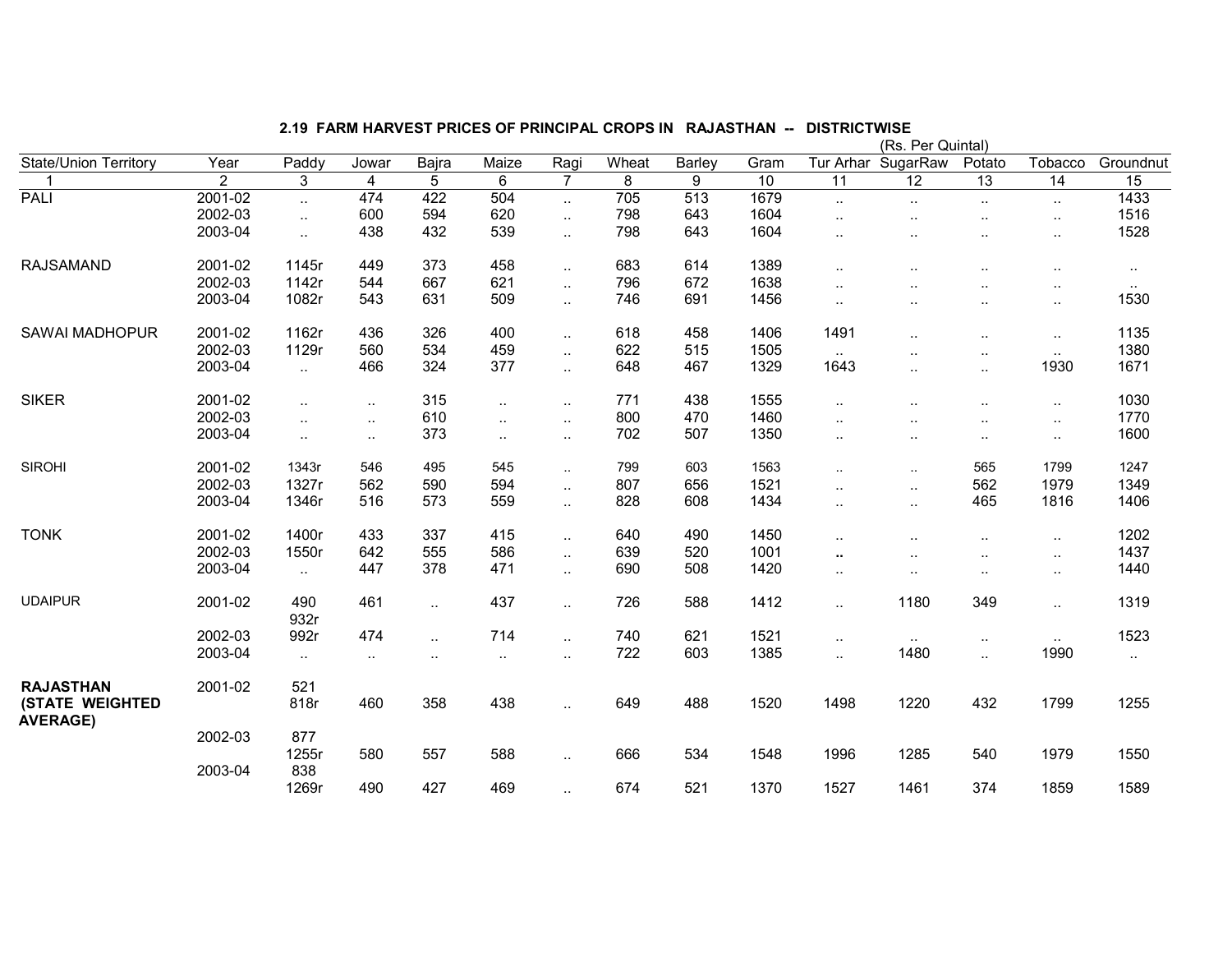|                              |                |                  |                |                             |                             |                      |                      |                      |                      |                      | (Rs. Per Quintal)    |           |                      |                      |
|------------------------------|----------------|------------------|----------------|-----------------------------|-----------------------------|----------------------|----------------------|----------------------|----------------------|----------------------|----------------------|-----------|----------------------|----------------------|
| <b>State/Union Territory</b> | Year           | RapeSeed Sesamum |                | Linseed                     | CasterSeed                  | Toria                | Cotton               | Jute                 | Sunnhemp             | Pepper               | Ginger               | Chilly    | Turmeric             | Mesta                |
| 1                            | $\overline{2}$ | 16               | 17             | 18                          | 19                          | 20                   | 21                   | 22                   | 23                   | 24                   | 25                   | 26        | 27                   | 28                   |
| <b>AJMER</b>                 | 2001-02        | 1174             | 1775           | 1367                        | $\sim$                      | $\ddot{\phantom{a}}$ | 2040                 | $\ddotsc$            | $\sim$               | $\sim$               | $\ddot{\phantom{a}}$ | 3279      | $\ddotsc$            | $\ldots$             |
|                              | 2002-03        | 1438             | 2741           | $\ddotsc$                   | $\sim$                      | $\ddotsc$            | 1958                 | $\ddot{\phantom{a}}$ | $\ddotsc$            | ٠.                   | $\ddotsc$            | 5041      | $\ddotsc$            | $\ddot{\phantom{0}}$ |
|                              | 2003-04        | 1439             | 2670           | 1540                        | $\ddotsc$                   | $\cdot$ .            | 2537                 | $\ddot{\phantom{a}}$ | ٠.                   | ٠.                   | $\ddotsc$            | 3684      | $\ddotsc$            | $\cdot$ .            |
| <b>ALWAR</b>                 | 2001-02        | 1229             | 1658           | $\ddotsc$                   | $\ddotsc$                   | $\cdot$ .            | 1798                 |                      | ٠.                   |                      | $\cdot$ .            | 4934      |                      | $\cdot$ .            |
|                              | 2002-03        | 1703             | 2170           | $\ddotsc$                   | $\ddot{\phantom{a}}$        | $\cdot$ .            | 1948                 | $\ddotsc$            |                      | $\cdot$ .            | $\ddot{\phantom{a}}$ | $\sim$    |                      |                      |
|                              | 2003-04        | 1761             | 2150           | $\ldots$                    | $\sim$                      | $\cdot$ .            | 2460                 | $\ddot{\phantom{a}}$ | $\ddot{\phantom{a}}$ |                      | $\ddot{\phantom{a}}$ | $\ddotsc$ |                      |                      |
| <b>BANSWARA</b>              | 2001-02        | 1065             | 1997           | 1031                        | 1013                        | $\ddotsc$            | 5600L<br>2070        | $\sim$               | 1966                 | $\sim$               | 1869                 | 4012      | ٠.                   | $\sim$               |
|                              | 2002-03        | 1340             | 2363           | $\sim$                      | $\sim$                      | $\cdot$ .            | 4279L<br>1825        | $\ddot{\phantom{a}}$ | 2137                 | $\ddot{\phantom{1}}$ | $\sim$               | 4062      | $\cdot$ .            | $\cdot$ .            |
|                              | 2003-04        | 1638             | 2522           | 859                         | 885                         | $\ddotsc$            | 5915L<br>2115        | $\ddotsc$            | 2473                 | $\ddotsc$            | 2735                 | 4195      | $\cdot$ .            | $\cdot$ .            |
| <b>BARAN</b>                 | 2001-02        | 1225             | 1584           | 1355                        | $\ddotsc$                   |                      |                      |                      |                      |                      |                      | 3848      | $\cdot$              | $\cdot$ .            |
|                              | 2002-03        | 1676             |                | 1777                        |                             |                      |                      |                      |                      |                      |                      | 4077      |                      |                      |
|                              | 2003-04        | 1813             | $\sim$<br>2682 | 1682                        | $\sim$                      |                      |                      |                      |                      | ٠.                   | $\ddotsc$            | 3784      |                      |                      |
|                              |                |                  |                |                             | $\sim$ $\sim$               |                      |                      |                      | ٠.                   |                      | $\ddot{\phantom{1}}$ |           | $\ddot{\phantom{a}}$ |                      |
| <b>BARMER</b>                | 2001-02        | 1053             | 1612           | $\mathcal{L}_{\mathcal{A}}$ | 1086                        | $\ddot{\phantom{a}}$ | $\ddot{\phantom{a}}$ |                      | $\ddot{\phantom{a}}$ | $\ddot{\phantom{a}}$ | $\ddotsc$            | $\ddotsc$ |                      |                      |
|                              | 2002-03        | 1850             | 2356           | $\ddotsc$                   | 1461                        | $\ddot{\phantom{a}}$ |                      |                      |                      |                      | $\ddot{\phantom{a}}$ |           |                      | $\sim$               |
|                              | 2003-04        | 1743             | 2771           | 1682                        | 1643                        | $\cdot$ .            | $\cdot$ .            | $\ddotsc$            | ٠.                   | $\ddotsc$            | $\sim$               | $\ddotsc$ | $\ddot{\phantom{a}}$ | $\cdot$ .            |
| <b>BHARATPUR</b>             | 2001-02        | 1208             | 1802           | 970                         | $\mathcal{L}_{\mathcal{A}}$ | $\cdot$ .            | 2994                 | $\sim$               | $\sim$               | $\ddot{\phantom{a}}$ | $\ddotsc$            | 4500      | $\cdot$              |                      |
|                              | 2002-03        | $\sim$ .         | 2235           | $\ddotsc$                   | $\sim$                      | $\ddot{\phantom{a}}$ | 3081                 | $\sim$               | $\sim$ $\sim$        |                      | $\sim$               | 2998      |                      | $\sim$               |
|                              | 2003-04        | 1816             | 2747           | $\ddotsc$                   | 1643                        | $\ddotsc$            | 2004                 | $\sim$               | 836                  | ٠.                   | 2222                 | 3325      | $\ddotsc$            | $\sim$               |
| <b>BHILWARA</b>              | 2001-02        | 1203             | 1784           | 1141                        | 867                         | $\ddotsc$            | 1765                 | $\ddot{\phantom{a}}$ | $\sim$               | $\ddot{\phantom{1}}$ | $\ddotsc$            | 3905      | $\ddotsc$            | $\cdot$ .            |
|                              | 2002-03        | 1798             | 2442           | 1798                        |                             |                      | 1860                 |                      |                      |                      |                      | 3919      |                      |                      |
|                              | 2003-04        | 1655             | 2878           | 1594                        | $\sim$ .<br>1113            | $\ddotsc$            | 2207                 | $\ddotsc$            | $\sim$<br>785        | $\ddot{\phantom{a}}$ | $\ddotsc$            | 4347      | $\cdot$ .            |                      |
|                              |                |                  |                |                             |                             | $\cdot$ .            |                      | $\ddotsc$            |                      | ٠.                   | $\sim$               |           | $\cdot$ .            | $\cdot$ .            |
| <b>BIKANER</b>               | 2001-02        | 1204             | 1793           | $\ddotsc$                   | 867                         | $\ddotsc$            | 1748L<br>1704        | $\ddotsc$            | ٠.                   |                      | $\ddotsc$            |           |                      | $\cdot$ .            |
|                              | 2002-03        | 1680             | 2118           | $\cdot$ .                   | $\ddotsc$                   | $\ddot{\phantom{a}}$ | 1729                 | ٠.                   |                      |                      |                      |           |                      |                      |
|                              | 2003-04        | 1595             | 2464           | 1594                        | 1402                        | $\ddot{\phantom{a}}$ | 1818                 | ٠.                   | $\sim$               | $\ddotsc$            | $\cdot$ .            | $\sim$    |                      | $\cdot$ .            |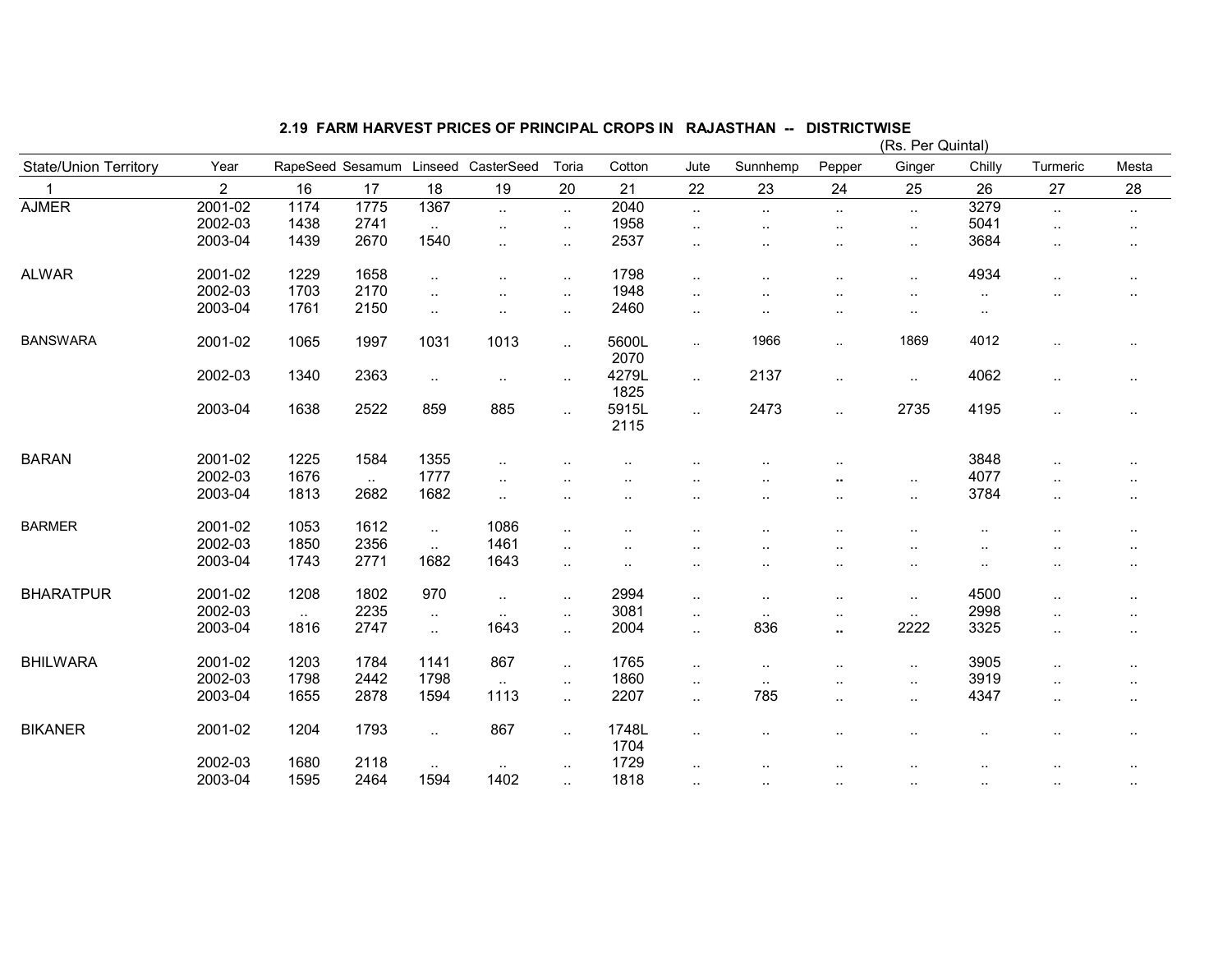# 2.19 FARM HARVEST PRICES OF PRINCIPAL CROPS IN RAJASTHAN -- DISTRICTWISE (Rs. Per Quintal)

|                              |                |                   |                  |                      |                      |               |                      |                      |                      |                      | (RS. Per Quintal)      |                   |                      |                      |
|------------------------------|----------------|-------------------|------------------|----------------------|----------------------|---------------|----------------------|----------------------|----------------------|----------------------|------------------------|-------------------|----------------------|----------------------|
| <b>State/Union Territory</b> | Year           |                   | RapeSeed Sesamum | Linseed              | CasterSeed           | Toria         | Cotton               | Jute                 | Sunnhemp             | Pepper               | Ginger                 | Chilly            | Turmeric             | Mesta                |
|                              | $\overline{2}$ | 16                | 17               | 18                   | 19                   | 20            | 21                   | 22                   | 23                   | 24                   | 25                     | 26                | 27                   | 28                   |
| <b>BUNDI</b>                 | 2001-02        | 1164              | 1774             | 1385                 | $\sim$               | $\ldots$      | 4285                 | $\ldots$             | $\sim$               | $\sim$               | $\ddotsc$              | 3675              | $\ddotsc$            | $\cdot$              |
|                              | 2002-03        | 1678              | 2095             | 1682                 | $\sim$               | $\cdot$ .     | $\ldots$             | $\cdot$ .            | $\ddotsc$            | $\cdot$ .            | $\cdot$ .              | 3743              | $\ddotsc$            | $\sim$               |
|                              | 2003-04        | 1791              | 2743             | 1902                 | 1402                 | $\ddotsc$     | $\cdot$ .            | $\sim$               | $\ddotsc$            | $\ddot{\phantom{a}}$ | $\cdot$ .              | $\cdot$ .         |                      | $\sim$               |
| <b>CHITTORGARH</b>           | 2001-02        | 1145              | 1694             | 1502                 | $\ddotsc$            | $\ldots$      | 1857                 | $\cdot$ .            | $\ddot{\phantom{a}}$ | $\ddotsc$            | $\ddotsc$              | 3527              | $\ddot{\phantom{a}}$ | $\ddotsc$            |
|                              | 2002-03        | 1534              | 2201             | 1633                 | $\ddotsc$            | $\ldots$      | 2700                 | $\ddotsc$            |                      |                      | $\cdot$ .              | 3295              |                      | $\ddotsc$            |
|                              | 2003-04        | 1513              | 2563             | 1925                 | $\ddotsc$            | $\ddotsc$     | 2256                 | $\cdot$ .            |                      | $\cdot$ .            | $\ddot{\phantom{a}}$   | 3947              | $\ddotsc$            | $\ddotsc$            |
| <b>CHURU</b>                 | 2001-02        | 1192              | 1566             | $\cdot$ .            |                      |               |                      |                      |                      |                      |                        | $\ddotsc$         |                      | $\ddotsc$            |
|                              | 2002-03        | 1800              | 2350             | $\ddot{\phantom{a}}$ | ٠.                   |               |                      |                      |                      | . .                  |                        |                   |                      | $\cdot$ .            |
|                              | 2003-04        | 1598              | 1788             | $\ddot{\phantom{a}}$ | $\ddotsc$            |               |                      | $\cdot$ .            |                      |                      | $\cdot$ .              |                   |                      | $\cdot$ .            |
| <b>DAUSA</b>                 | 2001-02        | 1297              | 1595             | 1300                 | 1038                 |               |                      |                      |                      |                      |                        |                   |                      |                      |
|                              | 2002-03        | 1852              | 2186             |                      |                      | $\ddotsc$     | $\ddotsc$            | $\ddotsc$            | $\cdot$ .            | $\cdot$ .            | $\ddot{\phantom{1}}$ . | $\ddotsc$         |                      | $\sim$               |
|                              | 2003-04        | 1715              | 2575             | $\ddotsc$            | $\ddotsc$            |               |                      |                      |                      |                      | $\sim$                 | $\ddotsc$<br>4286 |                      | $\ddot{\phantom{a}}$ |
|                              |                |                   |                  | $\sim$               | $\ddotsc$            |               |                      | $\sim$               | $\ddotsc$            | $\ddot{\phantom{a}}$ | $\cdot$ .              |                   | ٠.                   | $\ddot{\phantom{1}}$ |
| <b>DHOLPUR</b>               | 2001-02        | 1125              | 1770             | 1240                 | $\sim$               | $\cdot$ .     |                      | $\ddotsc$            | $\cdot$ .            |                      | $\sim$                 | $\sim$            |                      | $\ddot{\phantom{1}}$ |
|                              | 2002-03        | 1790              | 1770             | $\ddotsc$            | 1210                 | $\cdot$ .     |                      | $\cdot$ .            | $\cdot$ .            | $\sim$               | $\cdot$ .              | $\cdot$ .         |                      | $\sim$               |
|                              | 2003-04        | 1775              | 2061             | $\ldots$             | $\ddotsc$            | $\ddotsc$     | $\ddotsc$            | $\sim$ $\sim$ $\sim$ | $\sim$               | $\sim$ $\sim$        | $\cdot$ .              | 3769              | $\ddotsc$            | $\cdot$ .            |
| <b>DUNGARPUR</b>             | 2001-02        | 1139              | 1483             | $\ddotsc$            | $\ddot{\phantom{a}}$ |               | $\cdot$ .            | $\cdot$ .            | 1510                 | $\ddotsc$            | 1818                   | 3109              | $\ddot{\phantom{a}}$ | $\ddot{\phantom{1}}$ |
|                              | 2002-03        | 1567              | 2454             | 1500                 | ٠.                   | $\cdot$ .     | $\ddotsc$            | $\cdot$ .            | 1625                 | $\ldots$             | 1388                   | 4147              | $\ddotsc$            | $\ddotsc$            |
|                              | 2003-04        | 1386              | 2488             | $\cdot$ .            | ٠.                   |               |                      | $\cdot$ .            | 800                  | $\ddotsc$            | 1803                   | 4069              | ٠.                   | $\ddotsc$            |
| GANGANAGAR                   | 2001-02        |                   | 1540             |                      |                      |               | 1676                 |                      |                      |                      |                        |                   |                      |                      |
|                              | 2002-03        | $\ddotsc$<br>1785 |                  |                      | . .                  | $\ddotsc$     | 1761                 | $\cdot$ .            | $\ddot{\phantom{a}}$ |                      |                        |                   |                      | $\ddot{\phantom{a}}$ |
|                              | 2003-04        | 1667              | $\ddotsc$        |                      | $\ddotsc$            | $\cdot$ .     | 2074                 | $\cdot$ .            |                      |                      |                        |                   |                      | ٠.                   |
|                              |                |                   | $\ddotsc$        | $\cdot$ .            | $\cdot$ .            | $\sim$ $\sim$ |                      | $\cdot$ .            | $\cdot$ .            | $\sim$               | $\cdot$ .              |                   | $\ddotsc$            | $\ddotsc$            |
| <b>HANUMANGARH</b>           | 2001-02        | $\ddotsc$         | 1978             | $\cdot$ .            | $\ddotsc$            | $\ddotsc$     | 2074L<br>1877        | $\cdot$ .            | $\ddot{\phantom{a}}$ | $\cdot$ .            | $\ddot{\phantom{a}}$   |                   | $\ddotsc$            | $\sim$               |
|                              | 2002-03        | 1845              | 2001             | $\cdot$ .            | ٠.                   | $\ddotsc$     | 1889                 | $\cdot$ .            |                      |                      | $\ddot{\phantom{a}}$   | $\ddotsc$         |                      | $\ddot{\phantom{1}}$ |
|                              | 2003-04        | 1674              | 2678             | $\cdot$ .            |                      | $\cdot$ .     | 1860                 | $\sim$               |                      |                      | $\cdot$ .              |                   |                      | $\cdot$ .            |
| <b>JAIPUR</b>                | 2001-02        | 1199              | 1759             | 1443                 |                      |               |                      |                      |                      |                      |                        | 4250              |                      |                      |
|                              | 2002-03        | 1742              | 2247             | 2052                 | $\cdot$ .            |               | $\cdot$ .            | $\cdot$ .            | $\ddotsc$            | $\ddot{\phantom{a}}$ | $\cdot$ .              | 4300              | $\ddotsc$            | $\ddot{\phantom{1}}$ |
|                              | 2003-04        | 1614              | 2695             | 1463                 | $\cdot$ .            |               |                      | $\ddot{\phantom{0}}$ | $\ddotsc$            | $\ddot{\phantom{a}}$ | $\cdot$ .              | 4300              |                      | ٠.                   |
|                              |                |                   |                  |                      | $\ddotsc$            | $\ddotsc$     | $\ddot{\phantom{a}}$ | $\ddot{\phantom{a}}$ | $\ddot{\phantom{a}}$ | $\ddotsc$            | $\cdot$ .              |                   | $\ddotsc$            | $\ddotsc$            |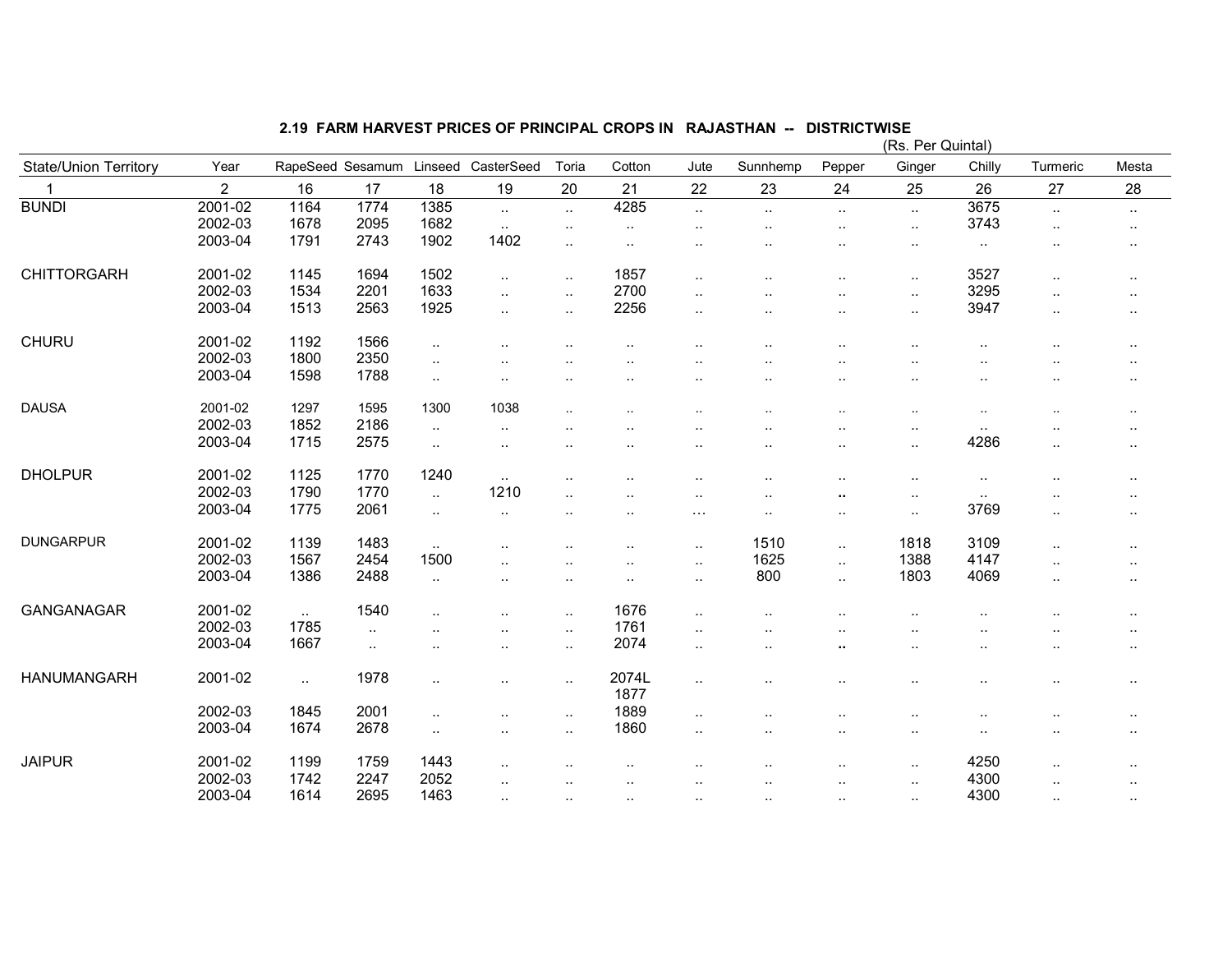|                              |                |                |                      |           |                        |                      |               |                      |           |                      | (Rs. Per Quintal) |           |                      |                        |
|------------------------------|----------------|----------------|----------------------|-----------|------------------------|----------------------|---------------|----------------------|-----------|----------------------|-------------------|-----------|----------------------|------------------------|
| <b>State/Union Territory</b> | Year           |                | RapeSeed Sesamum     | Linseed   | CasterSeed             | Toria                | Cotton        | Jute                 | Sunnhemp  | Pepper               | Ginger            | Chilly    | Turmeric             | Mesta                  |
| 1                            | $\overline{2}$ | 16             | 17                   | 18        | 19                     | 20                   | 21            | 22                   | 23        | 24                   | 25                | 26        | 27                   | 28                     |
| <b>JAISALMER</b>             | 2001-02        | $\sim$         | 2300                 | $\ddotsc$ | $\ddotsc$              | $\cdot$ .            | $\sim$        | $\cdots$             | $\ldots$  | $\sim$               | $\sim$            | $\ldots$  | $\sim$               | $\cdot$ .              |
|                              | 2002-03        | 1300           | $\sim$               | $\ldots$  | $\ddotsc$              |                      |               |                      |           | $\cdot$ .            | $\sim$            | $\cdot$ . |                      | $\cdot$ .              |
|                              | 2003-04        | 1575           | 2064                 | $\cdot$ . | $\ddotsc$              | $\ddot{\phantom{a}}$ |               |                      |           | $\cdot$ .            | ٠.                | 4950      | $\cdot$ .            | $\sim$                 |
| <b>JALORE</b>                | 2001-02        | $\ddotsc$      | $\ldots$             | $\ldots$  | 1134                   | $\ldots$             | 2325          | $\cdot$ .            |           | $\cdot$ .            | $\ldots$          | 3932      | $\ddotsc$            | $\sim$                 |
|                              | 2002-03        | 1640           | $\ddotsc$            | $\ddotsc$ | 1710                   | $\ddotsc$            | 2500          | $\cdot$ .            | $\cdot$ . | $\ddotsc$            | $\ldots$          | 4983      | $\ddotsc$            | $\sim$                 |
|                              | 2003-04        | 1750           | 2200                 | $\ddotsc$ | 1650                   | $\ddotsc$            | 2400          | $\sim$               | $\cdot$ . | $\ddotsc$            | $\ldots$          | 2550      | $\sim$               | $\sim$                 |
| <b>JHALAWAR</b>              | 2001-02        | 1212           | 1907                 | 1448      | $\ddotsc$              | $\cdot$ .            | 2500          | $\ddotsc$            | 3000      | $\cdot$ .            | $\ddotsc$         | 3558      | $\ddot{\phantom{a}}$ | $\sim$                 |
|                              | 2002-03        | 1400           | 2333                 | 1711      | $\ddotsc$              | $\ddotsc$            | 2820          | $\ddotsc$            | 3500      | $\ddotsc$            |                   | 3970      | $\ddotsc$            |                        |
|                              | 2003-04        | 1507           | 2513                 | 1711      |                        |                      | 3740          |                      | 4040      |                      | $\ldots$          | 4217      |                      | $\sim$                 |
|                              |                |                |                      |           | $\ddotsc$              | $\ddotsc$            |               | $\ddotsc$            |           | $\ddotsc$            | $\mathbf{r}$      |           | $\sim$               | $\sim$                 |
| JHUNJHUNU                    | 2001-02        | 1169           | $\ddotsc$            |           |                        |                      |               |                      |           |                      |                   |           | $\ddotsc$            | $\ddot{\phantom{1}}$ . |
|                              | 2002-03        | $\sim 10^{-1}$ | $\ddot{\phantom{a}}$ | $\cdot$ . | $\ddot{\phantom{a}}$   | $\cdot$ .            | $\cdot$ .     |                      |           | $\cdot$ .            | $\cdot$ .         | $\cdot$ . | $\ddot{\phantom{a}}$ | $\sim$                 |
|                              | 2003-04        | 1644           | $\ddotsc$            | $\ldots$  | $\ddotsc$              | $\ddotsc$            | $\ddotsc$     |                      |           | $\cdot$ .            | $\sim$            | $\ddotsc$ | $\cdot$ .            | $\sim$                 |
| <b>JODHPUR</b>               | 2001-02        | 1200           | 1904                 | $\ddotsc$ | 1311                   | $\ddotsc$            | 2004          | $\ddot{\phantom{a}}$ | $\ddotsc$ | $\ddotsc$            | $\ldots$          | 3859      | $\ddotsc$            | $\sim$                 |
|                              | 2002-03        | 1796           | 2335                 | $\ddotsc$ | 1858                   | $\ldots$             | $\sim$        |                      |           | н.                   | $\sim$            | 4586      | $\cdot$ .            | $\sim$                 |
|                              | 2003-04        | 1616           | 2677                 | $\ddotsc$ | 1440                   | $\ddotsc$            | 2319          | $\ddot{\phantom{a}}$ |           | $\ddotsc$            | $\sim$            | 4893      | $\ddotsc$            | $\sim$                 |
| <b>KARAULI</b>               | 2001-02        | 1285           | 1900                 | 930       | $\ddot{\phantom{a}}$ . |                      |               |                      |           | $\cdot$ .            | $\ddotsc$         | 3100      | $\ddotsc$            | $\sim$                 |
|                              | 2002-03        | 1850           | 2380                 | 1400      | $\ddotsc$              |                      |               |                      |           | $\cdot$ .            | $\ddotsc$         | 3320      | $\ddotsc$            | $\sim$                 |
|                              | 2003-04        | 1651           | 2800                 | 2100      |                        |                      |               |                      |           |                      |                   | 3080      |                      |                        |
|                              |                |                |                      |           | $\ddotsc$              |                      |               | $\cdot$ .            |           | $\cdot$ .            | $\sim$            |           | $\ddot{\phantom{a}}$ | $\ddotsc$              |
| <b>KOTA</b>                  | 2001-02        | 1149           | 1976                 | 1475      | $\ddotsc$              |                      |               |                      |           | $\ddot{\phantom{a}}$ | $\ddotsc$         | 4074      | $\ddotsc$            | $\sim$                 |
|                              | 2002-03        | 1637           | 2453                 | 1717      | $\ddotsc$              |                      |               |                      |           | $\cdot$ .            | $\sim$            | 4552      | $\cdot$ .            | $\ddotsc$              |
|                              | 2003-04        | 1702           | 2615                 | 1838      | $\ddotsc$              | $\ddotsc$            | $\cdot$ .     | $\cdot$ .            | $\cdot$ . |                      | $\sim$            | 3891      | $\sim$               | $\sim$                 |
| <b>NAGAUR</b>                | 2001-02        | 1189           | 1843                 | $\ddotsc$ | $\ddot{\phantom{a}}$   | $\cdot$ .            |               | . .                  |           | $\cdot$ .            | $\sim$            | 3991      | $\ddotsc$            | $\sim$                 |
|                              | 2002-03        | 1560           | 2757                 |           |                        |                      |               |                      |           |                      |                   | 4714      |                      |                        |
|                              | 2003-04        | 1667           | 2981                 | $\ddotsc$ | $\ddotsc$              |                      | . .           |                      |           | $\ddotsc$            | $\sim$            | 4462      | $\ddotsc$            | $\sim$                 |
|                              |                |                |                      | $\ddotsc$ | $\ddot{\phantom{1}}$   | $\cdot$ .            | $\cdot$ .     | $\ddotsc$            | $\cdot$ . | $\cdot$ .            | $\ldots$          |           | $\ddotsc$            | $\sim$                 |
| PALI                         | 2001-02        | 1174           | 1670                 | $\ddotsc$ | 1025                   | $\ddotsc$            | 1664          | $\ddot{\phantom{a}}$ |           | $\cdot$ .            | $\sim$            | 4052      | $\ddot{\phantom{a}}$ | $\sim$                 |
|                              | 2002-03        | 1723           | 2295                 | $\ddotsc$ | 1766                   | $\ddotsc$            | $\sim$ $\sim$ | . .                  | $\cdot$ . | $\cdot$ .            | $\sim$            | 4442      | $\ddot{\phantom{a}}$ | $\sim$                 |
|                              | 2003-04        | 1723           | 2946                 | $\sim$    | 1766                   | $\sim$               | 2295          | $\sim$               | $\sim$    | $\sim$               | $\sim$            | 4245      | $\cdot$ .            | $\sim$                 |